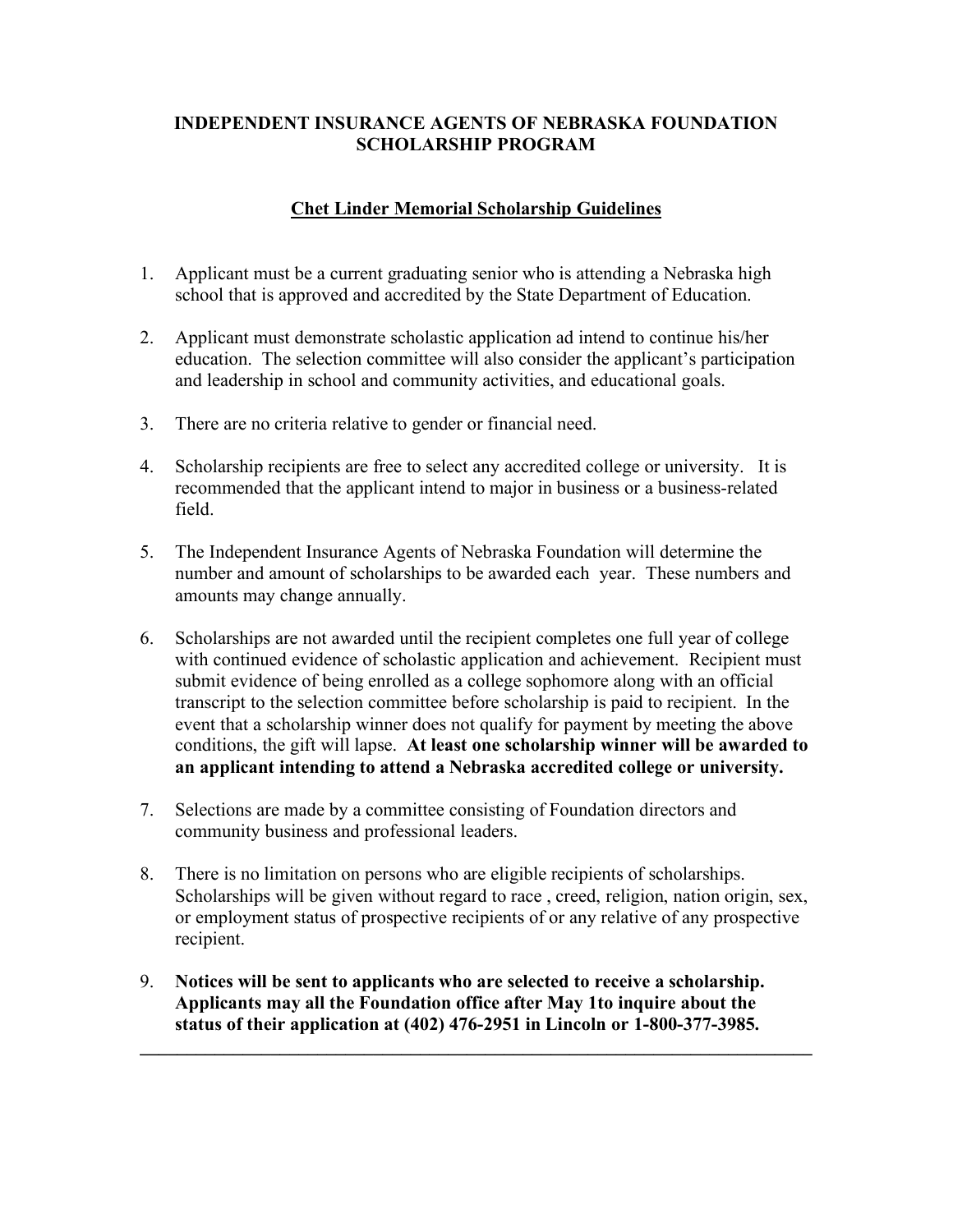#### **INDEPENDENT INSURANCE AGENTS OF NEBRASKA FOUNDATION SCHOLARSHIP PROGRAM**

#### **Application for Chet Linder Memorial Scholarship**

This application must be submitted on or before March 1 to: Selection Committee, Independent Insurance Agents of Nebraska Foundation, 8231 Northwoods Dr., Lincoln, NE 68505

### **PLEASE PRINT OR TYPE:**

**Section 1.** Information to be supplied by applicant

Student's Full Name:

Date of Birth: Soc. Sec. No.

Full name of parent or guardian: \_\_\_\_\_

Permanent Address of Parent or Guardian (street or route, town, county, state , zip)

In the space below, briefly summarize your school and community activities. List organization memberships and offices held. (May attach a separate sheet.)

What college do you plan to attend?

Date you expect to enter (Month/Year): \_\_\_\_\_\_\_\_

Please list all other scholarships, awards or financial aids for which you have applied, or have been granted for the coming school years.

**Name of Financial Aid Value Has it been granted?**

What will be your major area of college study and what are your educational plans?

Why do you believe you should be awarded this scholarship? ( use separate sheet for answers.)